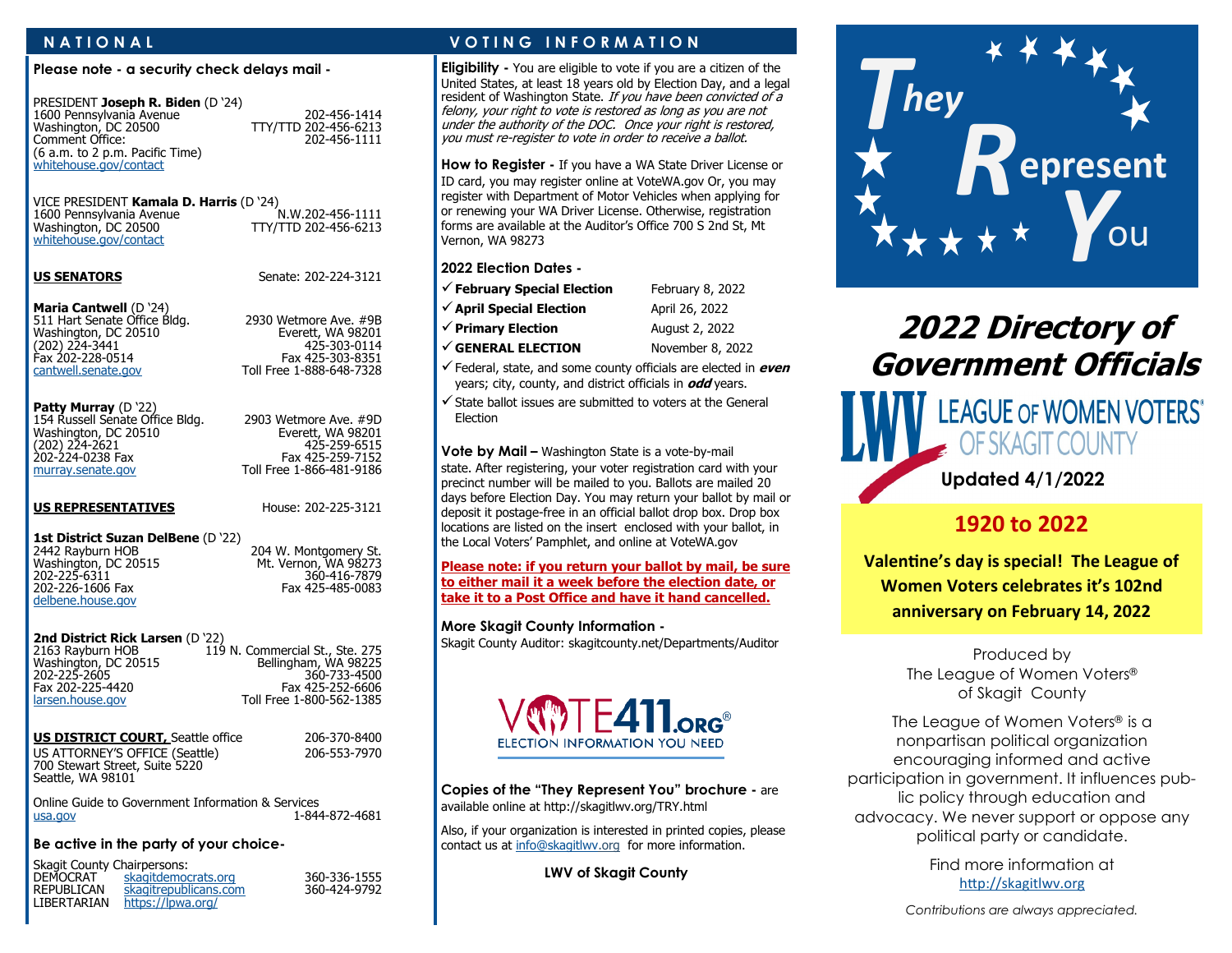| WASHINGTON STATE                                                                                           |                                                                                         |
|------------------------------------------------------------------------------------------------------------|-----------------------------------------------------------------------------------------|
| Access Washington-everything you need to know about<br>the state of Washington                             | access.wa.gov                                                                           |
| INFORMATION - OLYMPIA                                                                                      | 1-800-321-2808                                                                          |
| GOVERNOR: Jay Inslee (D `24)<br>Office of the Governor<br>PO Box 40002<br>Olympia, WA 98504-0002           | 360-902-4111<br>Fax 360-753-4110<br>governor.wa.gov<br>Contact: governor.wa.gov/contact |
| LT. GOVERNOR: Denny Heck (D '24)<br>PO Box 40400<br>Olympia, WA 98504-0400                                 | 360-786-7700<br>ltgov.wa.gov<br>Email: <i>Itgov@Itgov.wa.gov</i>                        |
| SECRETARY OF STATE: Steve Hobbs (D '22)<br>PO Box 40229<br>Olympia, WA 98504-0229                          | 360-902-4151<br>1-800-448-4881<br>sos.wa.gov<br>Email: elections@sos.wa.gov             |
| TREASURER: Mike Pellicciotti (D'24)<br>PO Box 40200<br>Olympia, WA 98504-0200                              | 360-902-9001<br>tre.wa.gov                                                              |
| AUDITOR: Pat McCarthy (D '24)<br>PO Box 40021<br>Olympia, WA 98504-0021<br>Citizen Complaint Hotline:      | 360-902-0370<br>sao.wa.gov<br>(866) 902-3900                                            |
| ATTORNEY GENERAL: Bob Ferguson (D '24)<br>1125 Washington St. SE<br>PO Box 40100<br>Olympia, WA 98504-0100 | 360-753-6200<br>atg.wa.gov                                                              |
| COMM. OF PUBLIC LANDS: Hilary Franz (D '24)<br>Dept. of Natural Resources Bldg                             | 360-902-1004                                                                            |

| Dept. of Natural Resources Bldg | 360-902-1004          |
|---------------------------------|-----------------------|
| MS 47001                        | Fax 360-902-1775      |
| Olympia, WA 98504-7001          | dnr.wa.gov            |
|                                 | Email: cpl@dnr.wa.gov |

INSURANCE COMMISSIONER: **Mike Kreidler** (D '24) 5000 Capitol Blvd. SE 360-725-7000 Tumwater, WA 98501 1-800-562-6900 PO Box 40255 [insurance.wa.gov](http://insurance.wa.gov/) Olympia, WA 98504-0255

|                        | SUPT. OF PUBLIC INSTRUCTION: Chris Reykdal (NP '24) |
|------------------------|-----------------------------------------------------|
| Old Capitol Bldg.      | 360-725-6000                                        |
| PO Box 47200           | TTY 360-664-3631                                    |
| Olympia, WA 98504-7200 | K12.wa.us                                           |
|                        | Email: Chris.Reykdal@k12.wa.us                      |

### **W A S H I N G T O N S T A T E S T A T E L E G I S L A T O R S & C O U R T S S K A G I T C O U N T Y**

#### **Washington State Legislature**

**HOTLINE TO OLYMPIA** 1-800-562-6000 To obtain information on the status of bills and leave messages for legislators: Monday—Friday, 8 a.m. - 8 p.m.; Saturday 9 a.m. - 1 p.m. during the legislative session.

SEARCH FOR BILL INFO [app.leg.wa.gov/billinfo](http://app.leg.wa.gov/billinfo/) HOUSE OF REPRESENTATIVES<br>SENATE

# [leg.wa.gov/senate](http://leg.wa.gov/senate/Pages/default.aspx)

[Ron.Muzzall@leg.wa.gov](mailto:Ron.Muzzall@leg.wa.gov)

[dave.paul@leg.wa.gov](mailto:dave.paul@leg.wa.gov)

[greg.gilday@leg.wa.gov](mailto:greg.gilday@leg.wa.gov)

[keith.wagoner@leg.wa.gov](mailto:keith.wagoner@leg.wa.gov)

[carolyn.eslick@leg.wa.gov](mailto:carolyn.eslick@leg.wa.gov)

[liz.lovelett@leg.wa.gov](mailto:liz.lovelett@leg.wa.gov)

[alex.ramel@leg.wa.gov](mailto:alex.ramel@leg.wa.gov)

[debra.lekanoff@leg.wa.gov](mailto:debra.lekanoff@leg.wa.gov)

#### **10th DISTRICT**

**Sen. Ron Muzzall** (R '24) (360)786-7618<br>PO Box 40410 (Represent a Ron.Muzzall@leg.wa.gov Olympia, WA 98504

**Rep. Dave Paul** (D '22) 360-786-7914<br>PO Box 40600 300 300-010 dave.paul@leg.wa.gov Olympia, WA 98504

**Rep. Greg Gilday** (R '22) 360-786-7884<br>PO Box 40600 9 300 3reg.gilday@leg.wa.gov Olympia, WA 98504

#### **39th DISTRICT**

**Sen. Keith Wagoner** (R '24) (360)786-7676<br>PO Box 40439 (Reith.wagoner@leg.wa.gov Olympia, WA 98504

**Rep. Robert J. Sutherland** (R '22) 360-786-7967<br>PO Box 40600 100 robert.sutherland@leg.wa.gov [robert.sutherland@leg.wa.gov](mailto:robert.sutherland@leg.wa.gov) Olympia, WA 98504

**Rep.Carolyn Eslick** (R '22) 360-786-7816<br>PO Box 40600 carolyn.eslick@leg.wa.gov Olympia, WA 98504

#### **40th DISTRICT**

**Sen. Liz Lovelett** (D '24) 360-786-7678<br>PO Box 40440 1iz.lovelett@lea.wa.gov Olympia, WA 98504

**Rep. Debra Lekanoff** (D '22) 360-786-7800<br>PO Box 40600 300 debra lekanoff@leg.wa.gov Olympia, WA 98504

Olympia, WA 98504

#### **STATE SUPREME COURT, 6 year term - elected statewide**

**Mary Yu** (22) **G. Helen Whitener** (26)<br> **Susan J. Owens** (24) Debra Stephens (26) **Raquel Montoya-Lewis Charles Johnson Sheryl Gordon-McCloud** ('24)

**(`24) Debra Stephens (`26)<br>(`26) <b>Steven Gonzalez (`24)**<br>(`26) **Barbara Madsen (**`22) **Barbara Madsen** 

**STATE COURT OF APPEALS**, elected statewide **Division 1 Clerks Office 206-464-7750**

## **Want to run for office?**

**If so, you must file by May 20,2022 Go To:** sos.wa.gov/elections/candidates/online-candidate-filing.aspx

#### **www.skagitcounty.net**

| <b>County Commissioners</b>           |                  |                                     |
|---------------------------------------|------------------|-------------------------------------|
| 1800 Continental Place Suite 100      |                  |                                     |
| Mount Vernon, WA 98273                |                  |                                     |
| Phone: 360-416-1300                   |                  |                                     |
| Email: commissioners@co.skagit.wa.us  |                  |                                     |
| <b>COMMISSIONERS:</b>                 | <b>Term Ends</b> |                                     |
| <b>Ron Wesen Dist. 1</b>              | (R '24)          | commissioners@co.skagit.wa.us       |
| Peter Browning Dist. 2 (D '24)        |                  | commissioners@co.skagit.wa.us       |
| <b>Lisa Janicki Dist. 3</b>           | (D '22)          | commissioners@co.skagit.wa.us       |
| <b>ASSESSOR</b>                       |                  |                                     |
| <b>Dave Thomas</b>                    | (R'22)           | assessor@co.skagit.wa.us            |
| <b>AUDITOR</b>                        |                  |                                     |
| <b>Sandra Perkins</b>                 | (D'22)           | scauditor@co.skagit.wa.us           |
| <b>CLERK</b>                          |                  |                                     |
| <b>Melissa Beaton</b>                 | (D'22)           | mbeaton@co.skagit.wa.us             |
| Coroner                               |                  |                                     |
| <b>Hayley Thompson</b>                | (D'22)           | coroner@co.skagit.wa.us             |
| <b>Prosecuting Attorney</b>           |                  |                                     |
| <b>Rich Weyrich</b><br><b>SHERIFF</b> |                  | (D'22) prosecutor@co.skagit.wa.us   |
| <b>Don McDermott</b>                  | (D'22)           | sheriff@co.skagit.wa.us             |
| <b>TREASURER</b>                      |                  |                                     |
| Jacki Brunson                         | (D'22)           | treasurer@co.skagit.wa.us           |
| SUPERIOR COURT JUDGES                 |                  |                                     |
| Dept. 1 Brian L. Stiles               | (24)             | brianls@co.skagit.wa.us             |
| Dept. 2 Laura Riquelme                | (24)             | mjcook@co.skagit.wa.us              |
| Dept. 3 Elizabeth Neidzwski           | (24)             | elizabethn@co.skagit.wa.us          |
| Dept. 4 Tom Verge                     | (24)             | tlverge@co.skagit.wa.us             |
| DISTRICT COURT JUDGES                 |                  |                                     |
| Pos. 1 Warren Gilbert                 |                  | ('22) districtcourt@co.skagit.wa.us |
| Pos. 2 Dianne E. Goddard              |                  | ('22) districtcourt@co.skagit.wa.us |
| Pos. 3 Jenifer Howson                 |                  | ('22) districtcourt@co.skagit.wa.us |

### **PORT OF SKAGIT COUNTY**

15400 Airport Dr. 360-757-0011 Burlington, WA 98233 BOARD OF COMMISSIONERS

**Kevin Ware** Pos 1 ('25) kevin@portofskagit.com

**Steven Omdal** Pos 2 ('23) steve@portofskagit.com

**Mahlon B. Hull** Pos 3 ('27) mahlonh@portofskagit.com

#### **P O R T O F A N A C O R T E S**

100 Commercial Ave 360-293-3134 Anacortes, WA 98221 BOARD OF COMMISSIONERS **Jon Ronngren** Pos 1 ('25) ronngren@portofanacortes.com **Jon Petrich** Pos 2 ('25) Petrich@portofanacortes.com **Joe Verdoes** Pos 3 ('23) Verdoes@portofanacortes.com **Bonnie Bowers** Pos 4 ('23) bowers@portofanacortes.com

#### **U P R I V E R S E R V I C E S**

**Kathy Pittis** Pos 5 ('25) Pittis@portofanacortes.com 45770 Main St, Concrete WA 98237 360-416-1735

**Rep. Alex Ramel**(D '22) 360-786-7970<br>PO Box 40600 3dex.ramel@leg.wa.gov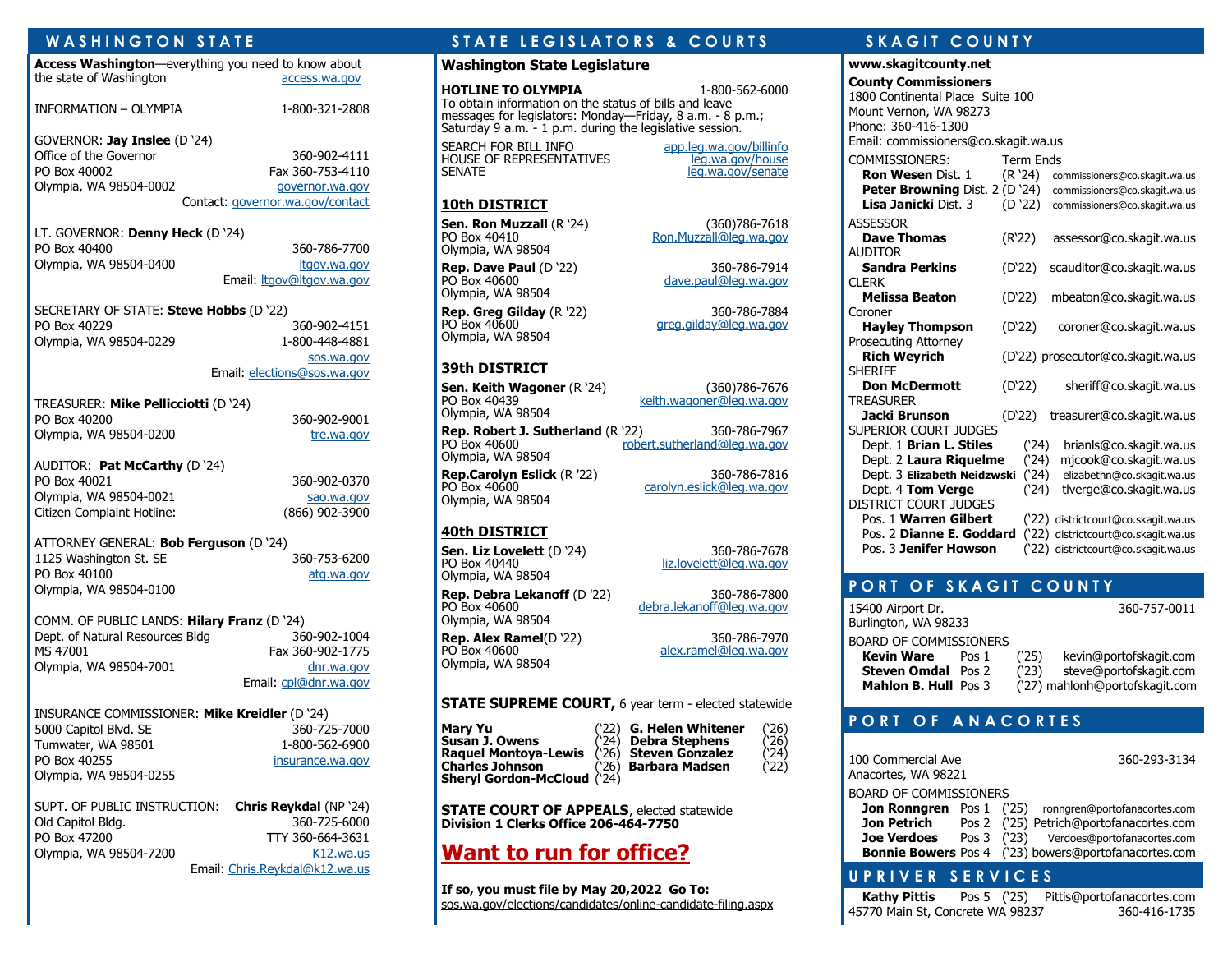### **H O S P I T A L D I S T R I C T S C I T I E S C I T I E S**

#### **Hospital District 1**

Mount Vernon, WA 98273

Skagit Regional Health 360-428-2293 PO Box 1376 skagitregionalhealth.org 1415 E. Kincaid email pio@skagitregoinalhealth.org

Commissioners: Term Ends

#### **Frei Burton** (27) PIO@skagitregionalhealth.org **Jeffrey Miller** (25) PIO@skagitregionalhealth.org **Julie K. Blazek** (23) PIO@skagitregionalhealth.org **Dale Ragan** (25) PIO@skagitregionalhealth.org<br> **Gary Shand** (23) PIO@skagitregionalhealth.org Gary Shand (23) PIO@skagitregionalhealth.org **Peter Browning** (27) PIO@skagitregionalhealth.org **Bruce Lisser** (27) PIO@skagitregionalhealth.org

#### **Hospital District 2**

Island Hospital 360-299-1300 1211 24th St. https://www.islandhospital.org/ Anacortes, WA 98221

#### Commissioners:

| Jan M. Iversen |
|----------------|
| Warren Tessler |
| Paul Maughan   |
| Lynne M. Lang  |
| Chin Rogosian  |

**Jan M. Iversen** ('23) jan.iversen@islandhospital.org **Warren Tessler** ('27) warren.tessler@islandhospital.org **Paul Maughan** ('27) paul.maughan@islandhospital.org (25) lynne.lang@islandhospital.org<br>(25) chip.bogosian@islandhospital.org **Chip Bogosian** ('25) chip.bogosian@islandhospital.org

#### **Hospital District 304**

| United General District 304 | 360-856-2549                                          |
|-----------------------------|-------------------------------------------------------|
| 2031 Hospital Dr            | http://www.unitedgeneral.org/                         |
| Sedro-Woolley, WA 98284     |                                                       |
|                             | Email Commisioners at Commissioners@UnitedGeneral.org |
| Commissioners:              |                                                       |
| <b>Greg Thramer</b>         | ('27) Commissioners@UnitedGeneral.org                 |

| ('23) Commissioners@UnitedGeneral.org                          |
|----------------------------------------------------------------|
| ('27) Commissioners@UnitedGeneral.org                          |
| ('23) Commissioners@UnitedGeneral.org                          |
| <b>Robert M. Stanley</b> ('25) Commissioners@UnitedGeneral.org |
|                                                                |

## **OTHER DISTRICTS**

#### **Public Utility District #1**

| 1415 Freeway Dr        |  |
|------------------------|--|
| Mount Vernon, WA 98273 |  |
|                        |  |

#### Commissioners:

| <b>Andrew Miller</b> |  |
|----------------------|--|
| <b>Joe Lindquist</b> |  |

Paniller@skagitpud.org<sup>.</sup><br>124) lindauist@skagitpud.org<sup>.</sup> **Joe Lindquist** ('24) lindquist@skagitpud.org **Germaine Kornegay** ('22) kornegay@skagitpud.org

https://www.skagitpud.org/

360-424-7104

#### **The Fidalgo Pool & Fitness Center District**

| 1603 22nd St Anacortes, WA 98221<br>Phone: 360-293-0673<br>www.fidalgopool.com |
|--------------------------------------------------------------------------------|
| <b>Term Ends</b>                                                               |
| ('23) commissioners@fidalgopool.com                                            |
| ('23) commissioners@fidalgopool.com                                            |
| ('25) commissioners@fidalgopool.com                                            |
| ('23) commissioners@fidalgopool.com                                            |
| ('25) commissioners@fidalgopool.com                                            |
|                                                                                |

#### **City of Anacortes**

City Hall 360-293-1900 PO Box 547 www.cityofanacortes.org 904 6th St Anacortes, WA 98221 Term Ends Mayor **Matt Miller** ('25) mattm@cityofanacortes.org City Council

#### **City of Burlington**

Burlington, WA 98233 City Council **Bill Aslett** ('25) 360-755-0531

#### **Town of Concrete**

Town Hall 360-853-8401 PO Box 39 www.townofconcrete.com 45672 Main St Concrete, WA 98237 City Council<br> **Rob Thomas** 

### **Town of Hamilton**

PO Box 528 Hamilton, WA 98255

City Council **vacant** 

**Ryan Walters** ('23) ryanw@cityofanacortes.org **Christine Cleland-McGrath** ('23) christinec@cityofanacortes.org **Jeremy Carter** (23) jeremyc@cityofanacortes.org **Amanda Hubik** ('25)amandah@cityofanacortes.org **Bruce McDougall** ('25) brucem@cityofanacortes.org **Carolyn Moulton** (25)carolynm@cityofanacortes.org **Anthony Young** ('25) anthony@cityofanacortes.org

### City Hall 360-755-0531 833 S. Spruce St www.burlingtonwa.gov/ Mayor **Steve Sexton** ('23) Steves@burlingtonwa.gov **Joe DeGloria** ('25) 360-755-0531 **Scott K. Green** ('23) 360-755-0531 **Keith Chaplin** (23) 360-755-0531<br>**Richard DeGloria** (23) 360-755-0531 **Richard DeGloria** ('23) 360-755-0531 **James Stavig**  (25) 360-755-0531 **Jamie Weiss** (25) 360-755-0531

#### Mayor **Jason Miller** ('25) goodwords@frontier.com

- **Rob Thomas** ('23) rthomasctcpos1@gmail.com **Michael Criner** ('23) mcriner96@gmail.com **Drew Jenkins** (25) drewjenkins57h@gmail.com<br> **Marla Reed** (23) marlareed79@gmail.com **Marla Reed** ('23) marlareed79@gmail.com
- **Jon Gunnarsson** (25) gaero225@gmail.com
- Town Hall 360-826-3027

### 584 Maple info@townofhamiltonwa.com

Mayor **Travis Patrick** (23) mayor@@townofhamiltonwa.com

### **Timothy Morrison** (23) 360-826-3027<br> **vacant** (23) **Andrea Stoeser** (25) 360-826-3027<br> **Mandy Bates** (25) 360-826-3027 **Mandy Bates** ('25) 360-826-3027 **Alyssa Boots** ('25) 360-826-3027

### **Town of La Conner**

204 Douglas La Conner, WA 98257 Term Ends

#### City Council

**Mary Wohleb** (23) council 5@townoflaconner.org

#### **Town of Lyman**

Town Hall 360-826-3033 8405 S Main St email info@townoflyman.com Lyman, WA 98263 Mayor **Edward E. Hills** ('23) 360-826-4732 City Council **Charleen Bray** (25) 360-630-0589<br> **Jeremy Mast** (25) 360-661-6774 **Jeremy Mast** (25) 360-661-6774 **Mike Swanson** ('23) 360-826-3337 **Mike Couch** (23) 360-826-5105 **Ron Hodgin** ('23) 360-708-6756

#### **City of Mount Vernon**

City Hall 360-336-6211

#### Mayor **Jill Boudreau** ('23)mvmayor@mountvernonwa.gov

City Council **Mary A Hudson** (23) maryh@mountvernonwa.gov **Melissa Beaton** ('25) melissab@mountvernonwa.gov

#### **City of Sedro-Woolley**

325 Metcalf St ci.sedro-woolley.wa.us Sedro-Woolley, WA 98284 Mayor **Julia M. Johnson** ('23) swmayor@sedro-woolley.gov

#### City Council

**Nickolas Lavacca** At-Large ('25) atlarge@sedro-woolley.gov **Brendan McGoffin** (23) ward1@sedro-woolley.gov<br> **JoEllen Kesti** (25) ward2@sedro-woolley.gov **JoEllen Kesti** ('25) ward2@sedro-woolley.gov **Sarah Diamond** (25) ward3@sedro-woolley.gov Glenn Allen **(23)** ward4@sedro-woolley.gov<br> **Charles (Chuck) Owen** (23) ward5@sedro-woolley.gov **Charles (Chuck) Owen** ('23) ward5@sedro-woolley.gov

Town Hall 360-466-3125 PO Box 400 www.townoflaconner.org

Mayor **Ramon M. Hayes** ('23)mayor@townoflaconner.org

**Annie Taylor** (23) council 1@townoflaconner.org **Ivan Carlson** (25) council 2@townoflaconner.org **Rick Dole** (25) council\_3@townoflaconner.org<br>**MaryLee Chamberlain** (25) council\_4@townoflaconner.org **MaryLee Chamberlain** ('25) council\_4@townoflaconner.org

www.townoflyman.com

910 Cleveland Ave Mount Vernon, WA 98273 www.mountvernonwa.gov

**Richard Brocksmith** At-Large ('25) maryh@mountvernonwa.gov **Juan Morales** (23) juanm@mountvernonwa.gov<br> **Iris Carias** (25) irisc@mountvernonwa.gov **Iris Carias** (25) irisc@mountvernonwa.gov **Mark Hulst** (23) markh@mountvernonwa.gov **Gary Molenaar** ('25) garym@mountvernonwa.gov

# City Hall 360-855-1661

**Joe Burns** (25) ward6@sedro-woolley.gov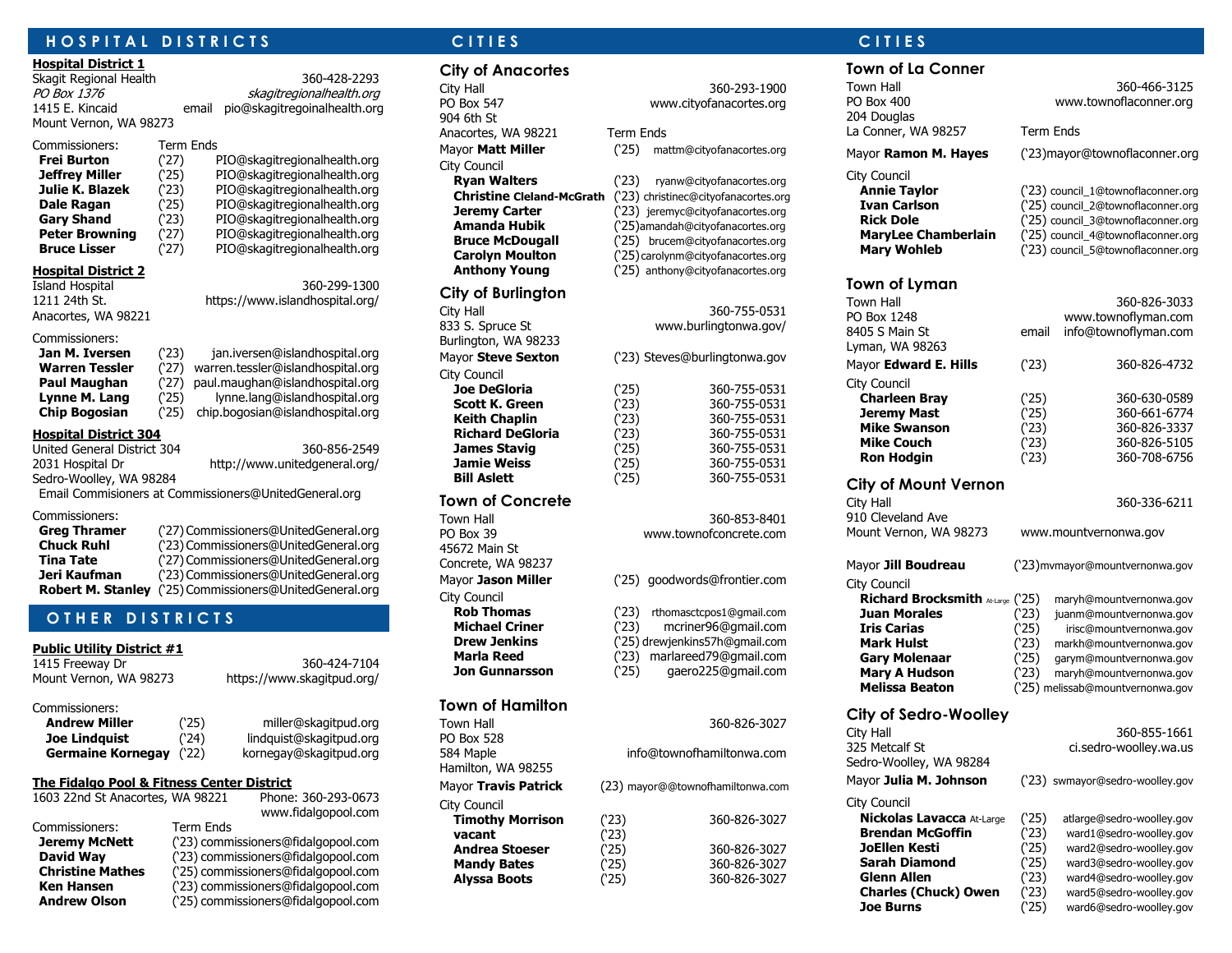| Anacortes School District No. 103                    |                              | 360-503-1200                 |  |  |  |  |
|------------------------------------------------------|------------------------------|------------------------------|--|--|--|--|
| 2200 M Ave Anacortes, WA 98221                       |                              | http://asd103.org/           |  |  |  |  |
| Superintendent: Justin Irish                         |                              | 360-503-1211                 |  |  |  |  |
|                                                      |                              | jirish@asd103.org            |  |  |  |  |
| School Board:                                        | <b>Term Ends</b>             |                              |  |  |  |  |
| All Members are at-large                             |                              |                              |  |  |  |  |
| <b>Meredith McIlmoyle</b>                            | (25)                         | mmcilmoyle@asd103.org        |  |  |  |  |
| <b>Diana Farnsworth</b>                              | (25)                         | dfarnsworth@asd103.org       |  |  |  |  |
| <b>Marilyn Hanesworth</b>                            | (23)                         | mhanesworth@asd103.org       |  |  |  |  |
| <b>Jennie Beltramini</b>                             | (23)                         | jmbeltramini@asd103.org      |  |  |  |  |
| <b>Matthew Cutter</b>                                | (23)                         | mcutter@asd103.org           |  |  |  |  |
| <u> Burlington-Edison School District No. 100</u>    |                              |                              |  |  |  |  |
| 927 East Fairhaven Ave                               |                              | 360-757-3311                 |  |  |  |  |
| Burlington, WA 98233                                 |                              | https://www.be.wednet.edu/   |  |  |  |  |
| Superintendent: Laurel Browning                      |                              | 360-757-3311                 |  |  |  |  |
|                                                      |                              | lbrowning@be.wednet.edu      |  |  |  |  |
| School Board:                                        |                              |                              |  |  |  |  |
| <b>David Lowell</b>                                  | (23)                         | dlowell@be.wednet.edu        |  |  |  |  |
| <b>Roger Howard</b>                                  | (25)                         | rhoward@be.wednet.edu        |  |  |  |  |
| <b>Holly Nielsen</b>                                 | (23)                         | hnielsen@be.wednet.edu       |  |  |  |  |
| <b>Rich Wesen</b>                                    | rwesen@be.wednet.edu<br>(23) |                              |  |  |  |  |
| <b>Troy Wright</b>                                   | (25)                         | twright@be.wednet.edu        |  |  |  |  |
| <u>Concrete School District No. 11</u>               |                              |                              |  |  |  |  |
| 45389 Airport Way, Room #103                         |                              | 360-853-8141                 |  |  |  |  |
| Concrete, WA 98237<br>http://www.concrete.k12.wa.us/ |                              |                              |  |  |  |  |
| Superintendent: Wayne Barrett                        |                              | 360-853-4000                 |  |  |  |  |
|                                                      |                              | wbarrett@concrete.k12.wa.us  |  |  |  |  |
| School Board:                                        |                              |                              |  |  |  |  |
| <b>Hildi Parker</b>                                  | (25)                         | parker@concrete.k12.wa.us    |  |  |  |  |
| <b>Michael Brondi</b>                                | (23)                         | mbrondi@concrete.k12.wa.us   |  |  |  |  |
| <b>Janet Culver</b>                                  | (25)                         | jculver@concrete.k12.wa.us   |  |  |  |  |
| <b>Paul E Rogge</b>                                  | (25)                         | progge@concrete.k12.wa.us    |  |  |  |  |
| Conway School District No. 317                       |                              |                              |  |  |  |  |
| 19710 State Route 534                                |                              | 360-445-5785                 |  |  |  |  |
| Mount Vernon, WA 98274                               |                              | https://www.conway.k12.wa.us |  |  |  |  |
|                                                      |                              |                              |  |  |  |  |

| Mount Vernon, WA 98274     |      | https://www.conway.k12.wa.us |
|----------------------------|------|------------------------------|
| Superintendent: Jeff Cravy |      | 360-445-5785                 |
|                            |      | jcravy@conway.k12.wa.us      |
| School Board:              |      |                              |
| <b>Michelle Cowan</b>      | (25) | mcowan@gmail.com             |

| THURU UU TU         |      | $\frac{1}{2}$            |
|---------------------|------|--------------------------|
| <b>Ben Winkes</b>   | (25) | winkesconwayk8@gmail.com |
| <b>Amy Hughes</b>   | (25) | ach58conwaysb@gmail.com  |
| <b>Wade Melton</b>  | (23) | wmelton@conway.k12.wa.us |
| <b>Nathan Wolfe</b> | (23) | wolfenh@gmail.com        |
|                     |      |                          |

#### **Darrington School District No. 330**

| PO Box 27                    | 360-436-1323          |
|------------------------------|-----------------------|
| Darrington, WA 98241         | www.dsd.k12.wa.us     |
| Superintendent: Tracy Franke | tfranke@dsd.k12.wa.us |

School Board: Note: Elected in Snohomish County

| Jenny Regua            | (23) | jrequa@dsd.k12.wa.us    |
|------------------------|------|-------------------------|
| <b>Marree Perrault</b> | (23) | mperrault@dsd.k12.wa.us |
| <b>Larry Boyd</b>      | (23) | lboyd@dsd.k12.wa.us     |
| Randy J. Hayden        | (25) | rhayden@dsd.k12.wa.us   |
| Janet Loyd             | (25) | jloyd@dsd.k12.wa.us     |

**La Conner School District No. 311** 305 N. 6th 360-466-3171 PO Box 2103 https://www.lcsd.wednet.edu La Conner, WA 98257 Superintendent: **Will Nelson** 360-466-3171 WNelson@lc.k12.wa.us School Board: Term Ends **John T. Agen** (23) jagen@lc.k12.wa.us **Amanda Bourgeois** (23) abourgeois@lc.k12.wa.us<br>**Jeremy Wilbur** (25) iwilbur@lc.k12.wa.us **Jeremy Wilbur** (25) jwilbur@lc.k12.wa.us<br> **Lynette Cram** (23) lcram@lc.k12.wa.us **Lynette Cram** ('23) lcram@lc.k12.wa.us **Susie Deyo** (25) sdeyo@lc.k12.wa.us **Mount Vernon School Dist No. 320** 124 East Lawrence Street 360-428-6110 Mount Vernon, WA 98273 http://mountvernonschools.org Superintendent: **Ismael Vivanco** 360-428-6110

## School Board:<br>**Laura Cailloux**

**Laura Cailloux** ('23) lcailloux@mvsd320.org **Robert Coffey** (23) rcoffey@mvsd320.org<br> **Jessica Samora** (23) isamora@mvsd320.org **Jessica Samora** ('23) jsamora@mvsd320.org **Wendy Ragusa** ('25) wragusa@mvsd320.org Larry Otos (25) lotos@mvsd320.org

ivivanco@mvsd320.org

#### **Sedro-Woolley School District No. 101**

801 Trail Rd 360-855-3500 Sedro-Woolley, WA 98284 https://www.swsd.k12.wa.us Superintendent: **Miriam Miralles Mickelson** 360-855-3500 mmickelson@swsd101.org School Board: **Brent Schiefelbein** ('25) bschiefelbein@swsd101.org **Christina Jepperson** ('23) cjepperson@swsd101.org **Danielle Russell** (23) darussell@swsd101.org<br> **Eric A. Johnson** (25) ejohnson@swsd101.org **Eric A. Johnson** ('25) ejohnson@swsd101.org **Brandon Bond** ('23) bbond@swsd101.org

### **Why 19 is special to American Voters!**

Passed by Congress June 4, 1919, and ratified on August 18, 1920, the 19th amendment granted American women the right to vote.

On February 14, 2022, the League of Women Voters will be 102 years old!

#### **Help the League protect the voting rights of all. Join today!**

#### **Your Vote is Important!**

After a recount, the 2017 vote was tied in Virginia. The outcome of this race determines control of the House of Delegates. If Democrats win, there will be a 50-50 split in the House, meaning a power-sharing agreement will be necessary.

The winner was selected by a drawing, The Republican won.

### **SCHOOL DISTRICTS AND SCHOOL DISTRICTS cont.** A RELPFUL ELECTION INFMATION

**Washington State Election Information**

[sos.wa.gov/elections](http://www.sos.wa.gov/elections/)

### **LEAGUE WEBSITES**

League of Women Voters<sup>®</sup> of Skagit County [skagitlwv.org](http://www.skagitlwv.org/)

League of Women Voters<sup>®</sup> of Washington State [lwvwa.org](http://www.lwvwa.org/)

League of Women Voters of the United States [lwv.org](http://lwv.org/)

#### TRY Printing Sponsored by:





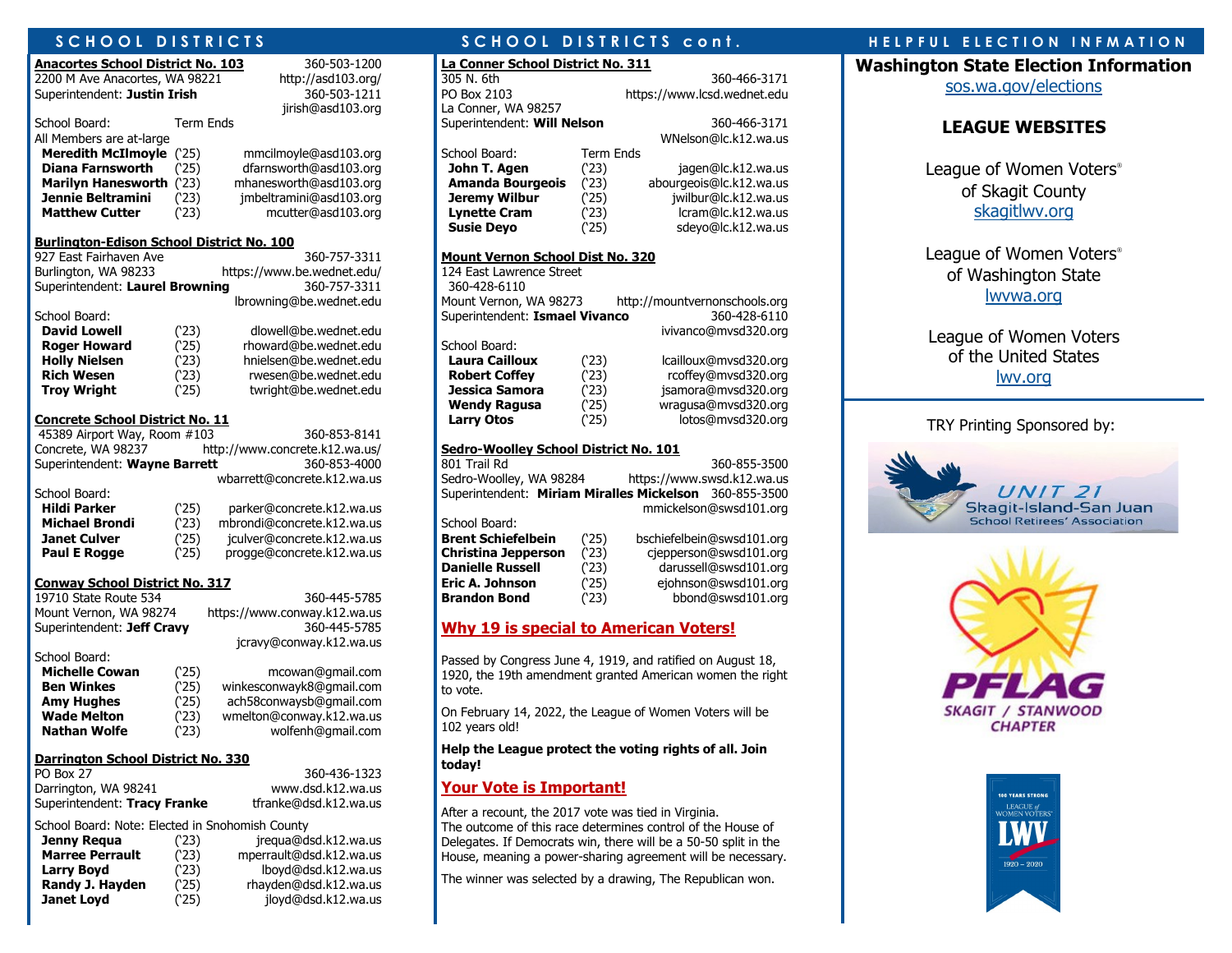| DIKE &<br><b>DRAINAGE</b>                                                                                                | <b>DISTRICTS</b>                         |                                              |  |  |  |  |  |
|--------------------------------------------------------------------------------------------------------------------------|------------------------------------------|----------------------------------------------|--|--|--|--|--|
| Dike District 01<br>Commissioners:<br><b>Charles Michael Elde</b><br><b>Robert Jungquist</b><br><b>Jason Vander Kooy</b> | <b>Term Ends</b><br>(22)<br>(26)<br>(24) | 360-445-3588<br>360-661-1934<br>360-661-3480 |  |  |  |  |  |
| <b>Dike District 03</b><br>Commissioners:<br><b>Brad S. Smith</b><br><b>David Olson</b><br><b>Darrin Morrison</b>        | (22)<br>(26)<br>(24)                     | 360-445-6620<br>360-770-0168<br>360-661-1566 |  |  |  |  |  |
| Dike District 04<br>Commissioners:<br><b>Eric J Thompson</b><br><b>Terry Gangler</b><br>Lyle R. Wesen                    | (22)<br>(26)<br>(24)                     | 360-661-1860<br>360-630-1032                 |  |  |  |  |  |
| <b>Improvement District 05</b><br>Commissioners:<br>Norman Hoffman<br><b>Richard Sullivan</b><br>Jim M. Sullivan         | (`22)<br>(26)<br>(24)                    | 360-766-4487<br>360-853-5874<br>360-766-6780 |  |  |  |  |  |
| <b>Dike District 09</b><br>Commissioners:<br><b>Arnold J Fohn</b><br><b>David B. Hedlin</b><br>Vacant                    | (22)<br>(26)<br>(24)                     | 360-770-6102                                 |  |  |  |  |  |
| Dike, Drainage, and Irrigation Improvement District 12                                                                   |                                          |                                              |  |  |  |  |  |
| Commissioners:<br>John E. Burt<br><b>Ed Tjeersma</b><br><b>Lorna Ellestad</b>                                            | (22)<br>(26)<br>(24)                     | 360-661-7936<br>360-661-2227                 |  |  |  |  |  |
| <b>Drainage and Irrigation Improvement District 14</b>                                                                   |                                          |                                              |  |  |  |  |  |
| Commissioners:<br>Steven Sakuma<br>Roger J. Knutzen, secretary<br><b>Oscar Lagerlund</b>                                 | (22)<br>(26)<br>(24)                     | 360-757-6611<br>360-661-1010<br>360-707-5526 |  |  |  |  |  |
| <b>Drainage and Irrigation Improvement District 15</b>                                                                   |                                          |                                              |  |  |  |  |  |
| Commissioners:<br><b>B. Jennings "Jen" Hart</b><br><b>Riley Jungquist</b><br><b>Steve Elde</b>                           | (22)<br>(26)<br>(24)                     | 360-840-1163<br>360-424-8667<br>360-661-3603 |  |  |  |  |  |
| <b>Drainage and Irrigation Improvement District 16</b>                                                                   |                                          |                                              |  |  |  |  |  |
| Commissioners:<br>David Lohman, secretary<br>VACANT<br><b>Ron Wesen</b>                                                  | (`22)<br>(26)<br>(24)                    | 360-766-7103<br>360-763-0881                 |  |  |  |  |  |
| Dike District 17<br>Commissioners:<br><b>Dale Ragan</b><br><b>Ryan Knight</b><br><b>Jeff Kaptein</b>                     | (`22)<br>(26)<br>(24)                    | 360-708-0975<br>360-814-4602<br>360-661-4181 |  |  |  |  |  |

#### DIKE & DRAINAGE DISTRICTS (cont.) Cemetery Districts **Drainage and Irrigation District 17** Commissioners: Term Ends **David M. Christianson** (22) 360-661-5722<br> **Brian Waltner** (26) 360-770-9925 **Brian Waltner** ('26) 360-770-9925 **Jeffrey Boon** (24) 360-661-1307 **Drainage and Irrigation Improvement District 18** Commissioners: **Eric J. Thompson** ('22) 360-202-9200 **Lyle Wesen** (26) 360-766-6163<br>**Jeff Durkin** (24) 360-766-8412 **Jeff Durkin** ('24) 360-766-8412 **Dike District 19** Commissioners: **Peter A. (Tony) Breckenridge**('22) 360-661-6673 **Corey R. Johnson** ('26) **T. Charles Atkinson** ('24) 360-820-9912 **Drainage and Irrigation Improvement District 19** Commissioners: **William M. Roozen** (22) 360-424-3194<br>**Steve Larson** (26) 360-661-7699 **Steve Larson** (26) 360-661-7699<br> **Earl Peth Jr.** (24) 360-424-7268 **Earl Peth Jr.** ('24) 360-424-7268 **Dike District 20** Commissioners: **VACANT** ('22) **Fred DeVries** ('26) 360-630-6095 **Alice R. DeVries, secretary (24)** 360-630-6095 **Drainage and Irrigation Improvement District 20** Commissioners: **Fred DeVries** (22) 360-661-7135<br>**Alice R. DeVries**, secretary (26) 360-630-6095 **Alice R. DeVries,** secretary (26) 360-630-6095 **Vacant** ('24) **Drainage District 21** Commissioners: **Peter W. Janiki** ('22) 360-661-0083 **Charles Tewalt** ('26) **Fred Tewalt** ('24) **Consolidated Diking Improvement District 22** Commissioners: **Matthew Nelson** (22)<br>**David Hughes** (26) **David Hughes** ('26) 360-770-2166 **Robert A. Hughes** ('26) 360-770-2168 **John Wolden** (26) 360-391-0548 **Greg Lee** ('24) 360-661-4241 **Drainage and Irrigation Improvement District 22** Commissioners: **John Thulen** ('22) 360-661-3232 **Alan Mesman** ('26) 360-770-3937 **Lewis J. Hill** ('24) 360-466-3298 **Dike, Drain & Irrigation Improvement District 25** Commissioners: **Bud Vos** (22) 360-757-0411<br> **Rick Loop.** secretary (26) 702-281-9735 **Rick Loop, secretary (26) 702-281-9735 Gerald Nelson** ('24) 360-708-1227

| <b>Cemetery District 1</b><br>Commissioners:<br><b>Tim Goodman</b><br><b>Rick Anderson</b><br><b>Curtis A. Buher</b>      | <b>Term Ends</b><br>(27)<br>(23)<br>(23) | 360-708-5982                                 |
|---------------------------------------------------------------------------------------------------------------------------|------------------------------------------|----------------------------------------------|
| <b>Cemetery District 2</b><br>Commissioners:<br><b>John Pinauoch</b><br>Lyle E. Mooney<br><b>Walter Deaton</b>            | (27)<br>(23)<br>(23)                     | 360-293-3478<br>360-299-0825<br>360-293-5449 |
| <b>Cemetery District 3</b><br>Commissioners:<br><b>Adam Veal</b><br>Andy Leech<br><b>Daniel Burnett</b>                   | (27)<br>(23)<br>(23)                     | 360-293-0925<br>360-588-8151<br>360-941-5770 |
| <b>Cemetery District 4</b><br>Commissioners:<br>C. Henrik Brameus (27)<br><b>Hobart Hansen</b><br><b>Scott Terrell</b>    | (25)<br>(23)                             | 360-948-8032<br>360-853-6098                 |
| <b>Cemetery District 5</b><br>Commissioners:<br><b>Larry Hoover</b><br><b>Richard A. Frank</b><br><b>Mickey Zitkovich</b> | (27)<br>(23)<br>(23)                     | 360-853-9157<br>360-853-8540                 |
| <b>Cemetery District 6</b><br>Commissioners:<br><b>D. Scott Thompson</b> (27)<br>July Andre<br>Alice E. Hanson            | (23)<br>(23)                             | 360-856-4050<br>360-856-4518                 |
| <b>PRECINCT COMMITTEE OFFICERS</b>                                                                                        |                                          |                                              |
| There are 119 precincts. Each one can have a Democratic Party                                                             |                                          |                                              |

There are 119 precincts. Each one can have a Democratic Party and a Republican Party Precinct Committee Officer (PCO). PCOs are elected in even years in the primary. PCOs can also be appointed by the County Political Committee Chairman.

Normally, about half the precincts have an active PCO.

Get information or become a PCO at the following:

Republicans 360-424-9792 skagitrepublicans.com/PrecinctCommitteeOfficersandPrecinctCaptainsTeam

Democrats 360-336-1555 skagitdemocrats.org/skagit-county-pcos/filing.aspx